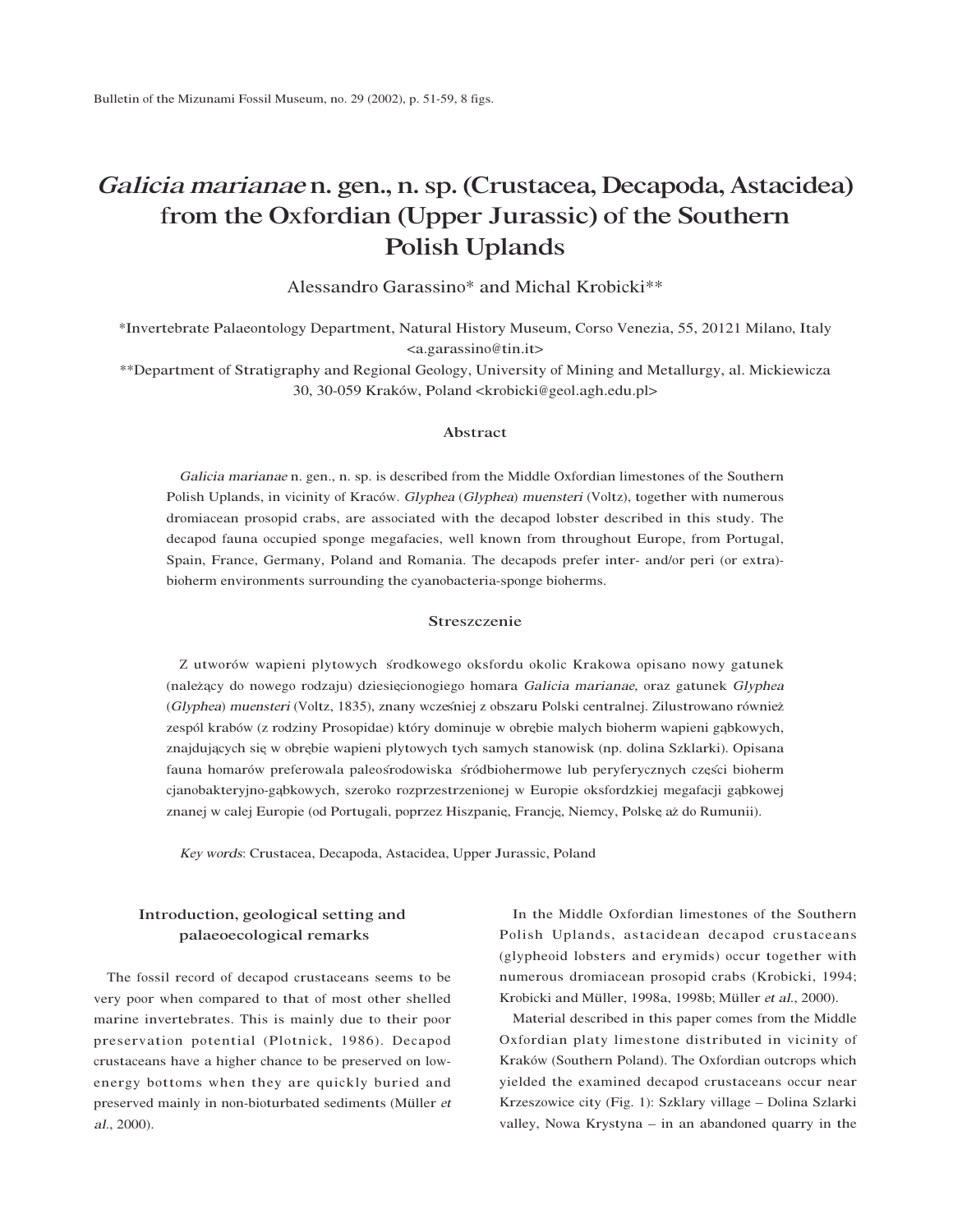

Fig. 1. Location of the Oxfordian outcrops with decapod crustaceans within southem part of Polish Jura. Geological map (afer Gradziński, 1972, simplifIed). 1 ) pre-Jurassic deposists; 2) Middle Jurassic; 3) Upper Jurassic; 4) Cretaceous; 5) Tertiary; 6) locations with decapod fauna; 7) quarries; 8) faults.

forest south of Krzeszowice, and Rudno village – smal hill near a new highway from Kraków to Katowice that is covered by vegetation now but cropped out during construction of this road.

The Upper Jurassic, Oxfordian carbonates, were sponge megafacies and were wide-spread in Europe during that time. They now crop out from Portugal through Spain, France, Germany and Poland to Romania (Trammer, 1982; Gaillard, 1983; Matyja and Wierzbowski, 1995). The megafacies was formed in a deep-neritic environment parallel to the northern margin of the Tethys (Leinfelder <sup>e</sup><sup>t</sup> <sup>a</sup>l., 1994).

In the vicinity of Kraków, the Middle Oxfordian strata are developed in two facies (Fig. 2). They begin with (i) well-bedded micritic, platy limestone which contain numerous ammonites, rare benthic fauna (brachiopods, bivalves), and macruran decapod crustaceans. Subsequently, the massive limestones (ii), representing small sponge bioherms (about 2 m high and 3-4 m wide), were developed within these limestone (Figs. 2, 3). Numerous crabs (e.g. <sup>P</sup>ithonoto<sup>n</sup> <sup>s</sup>erratu<sup>m</sup> (von Meyer), <sup>P</sup>.

<sup>i</sup>nsign<sup>e</sup> (von Meyer), <sup>N</sup>odoprosopo<sup>n</sup> spinosu<sup>m</sup> (von Meyer)) have been discovered in these small, loose sponge bioherms (Fig. 4), while isolated glypheoid lobsters (Glyphe<sup>a</sup> (Glyphea) <sup>m</sup>uenster<sup>i</sup> (Voltz)) exclusively occur within platy limestone surrounding the bioherms (Dolina Szlarki valley – Fig. 3; Müller <sup>e</sup><sup>t</sup> <sup>a</sup>l., 2000). Similar relations also were recognised in the Polish Jura and the SW margin of the Holy Cross Monutains. At these locations, numerous crab fossils (mainly prosopids) were described from the Middle and Upper Oxfordian (Barczyk, 1961; Collins and Wierzbowski, 1985) where separate findings of the same lobster species also occur within the platy limestone (Förster and Matyja, 1986). In the Upper Oxfordian (Kraków area), the massive facies (ii) dominates volumetrically and interfingers with the next facies (iii) of well-bedded limestone with abundant cherts (Fig. 2). One of the oldest sponge bioherms which occurs within platy limestone, exists in the Dolina Szklarki (Fig. 2). Siliceous sponges formed the cyanobacteria-sponge bioherm structures which are characterised by a rigid framework during bioherm growth (Matyszkiewicz, 1994,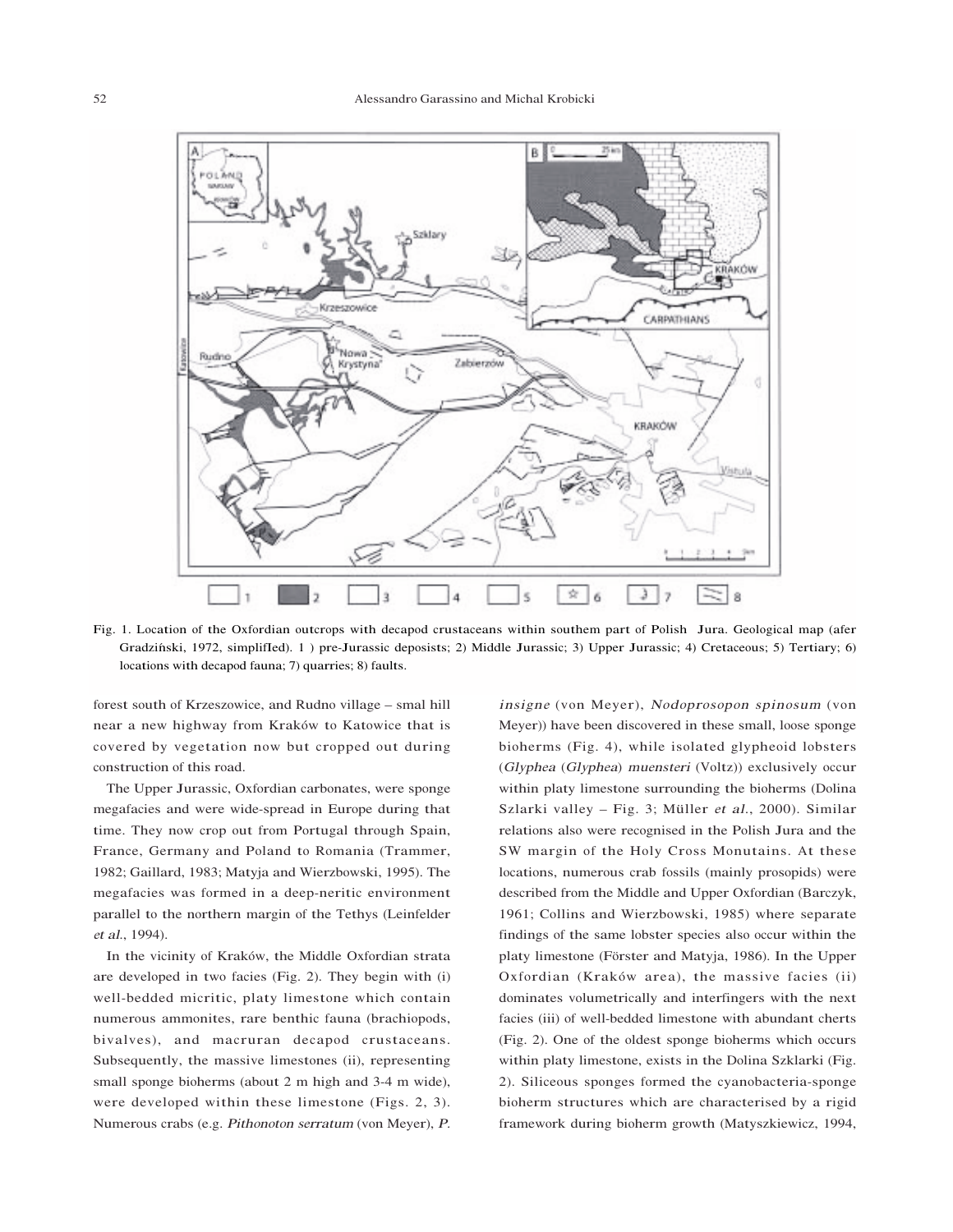

Fig. 2. Geological sequence of the Jurassic strata in the vicinity of Kraków (after Matyszkiewicz, 1994, simplified) with position of described outcrops.

1997). Numerous crabs have been discovered in the cavities of these framework structures. The crabs are associated with brachiopods (e.g. <sup>T</sup>erebratulin<sup>a</sup> substriat<sup>a</sup> (Schlotheim)), serpulids and rare bivalves.

Intensive burrowing and bioturbation are common within platy limestone (e.g. ichnogenus <sup>T</sup>halassinoides). Glypheoids and astacids might have created some or even most of these burrows, although none is found within the burrows (Hoffmann and Uchman, 1992; Bromley, 1990). The structures prove that the deeper parts of the sediment were colonized by burrowing animals. The intensive bioturbation of the top layer led to its



Fig. 3. View of the Dolina Szklarki valley outcrop with good visible small cyanobacteria1-sponge bioherm (A) which occur within platy limestones (B) (geologist for scale).

homogenisation. The lack of an initial lamination also results from bioturbation. Burrowing behaviour is widespread among lobsters (e.g. within the modern genera <sup>N</sup>ephrops Leach and <sup>H</sup>omarus Weber and Cretaceous Linuparus White (Pemberton <sup>e</sup><sup>t</sup> <sup>a</sup>l., 1984), and numerous crabs (mainly species of <sup>U</sup>c<sup>a</sup> Leach, <sup>O</sup>cypod<sup>e</sup> Weber, Sesarm<sup>a</sup> Say, <sup>M</sup>acrophthalmus Desmarest, and others (Frey <sup>e</sup><sup>t</sup> <sup>a</sup>l., 1984; Dworschak and Rodrigues, 1997). On the other hand, the decapod remains preserved within their burrows are very rare: several species of the lobster <sup>G</sup>lyphe<sup>a</sup> von Meyer (Sellwood, 1971; Bromley and Asgaard, 1972), shrimps of <sup>C</sup>allichirus? (Stilwell <sup>e</sup><sup>t</sup> <sup>a</sup>l., 1997), <sup>C</sup>ambarus? Erichson (Hasiotis and Mitchel, 1989), modern species <sup>A</sup>xianass<sup>a</sup> <sup>a</sup>ustrali<sup>s</sup> Rodrigues and Shimizu (Dworschak & Rodrigues, 1997), and crabs (e.g. <sup>L</sup>ongusorbi<sup>s</sup> Richards, <sup>A</sup>ntarctidromi<sup>a</sup> Förster <sup>e</sup><sup>t</sup> <sup>a</sup>l.) (Richards, 1975; Förster <sup>e</sup><sup>t</sup> <sup>a</sup>l., 1987).

The Oxfordian decapod crustaceans belong to two different life-style groups. The first group is represented by strong, mobile, benthic animals (glypheoids and astacids) and the second one (crabs) belongs to reefsymbiotic weak mobile decapods. Small prosopids might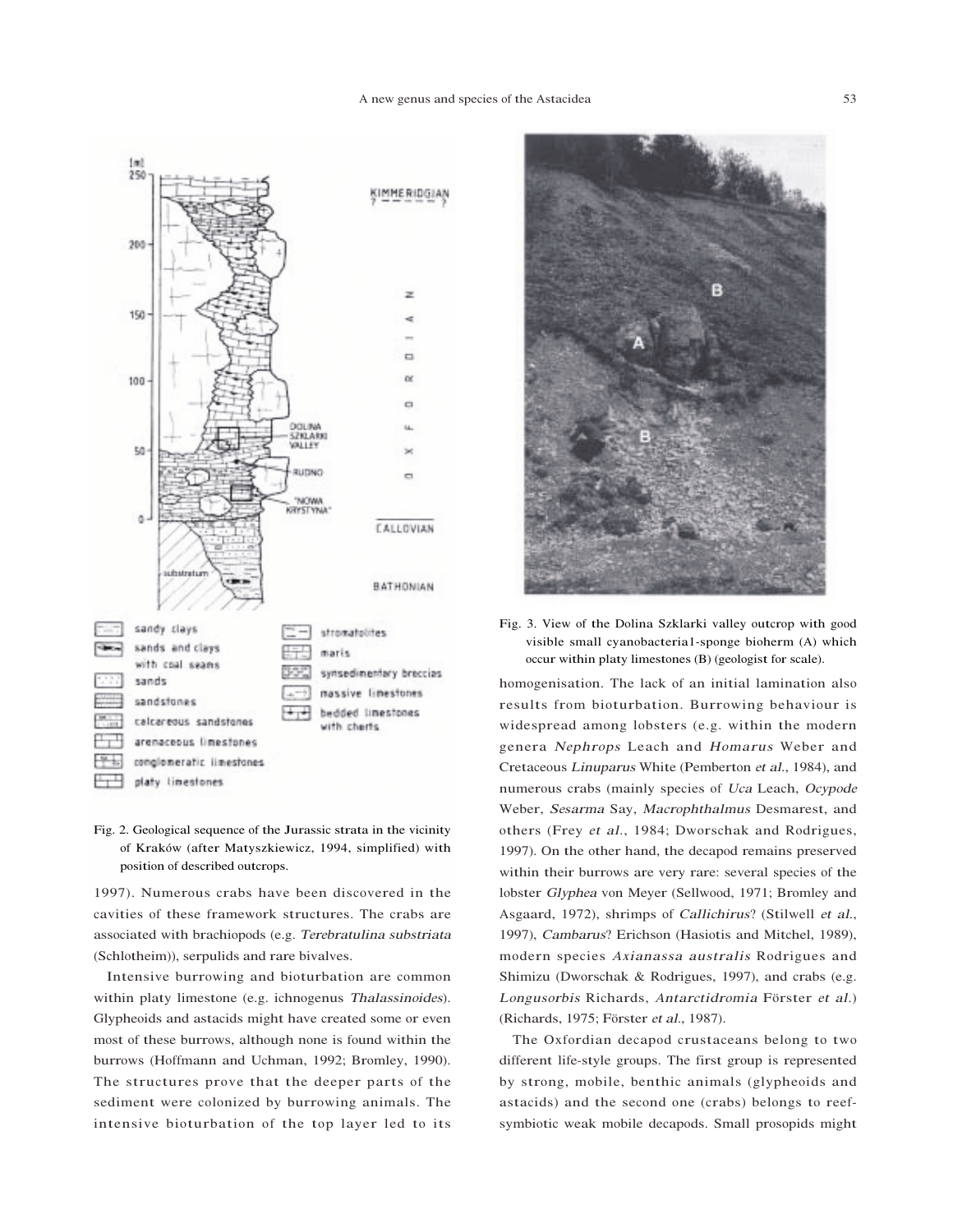#### 54 Alessandro Garassino and Michal Krobicki



Fig. 4. Selected species of the decapod prosopid fauna derived from the small bioherms of the Dolina Szklarki valley. 1) Pithonoto<sup>n</sup> serratum (Beurlen) (carapace length = 8 mm); 2) Nodoprosopon spinosum (von Meyer) (carapace length = 10.5 mm); 3) Pithonoton insign<sup>e</sup> (Von Meyer) (3a - dorsal view; 3b - lateral view) (carapace length = 13.5 mm).

have used the small sponge bioherms as hiding places from potential predators, especially during soft-shelled moulting stages and used the reef/bioherm rigid framework structures for their protection (Müller <sup>e</sup><sup>t</sup> <sup>a</sup>l., 2000). On the contrary, large lobsters, having large appendages and stronger carapaces, could better move on soft carbonate mud in the inter- and /or peri-bioherm environments surrounding the bioherms. They probably produced the <sup>T</sup>halassinoide<sup>s</sup> burrows in the soft sea-floor.

The depth of water in which the Oxfordian cyanobacteria-sponge bioherm thrived is still matter of discussion (Schorr and Koch, 1985; Wirsing and Koch, 1986; Matyja and Wierzbowski, 1996; Matyszkiewicz, 1997, 1999; Pisera, 1997; Matyszkiewicz <sup>e</sup><sup>t</sup> <sup>a</sup>l., 2001). The facies of cyanobacteria-sponge bioherms was initially regarded as the sediment on a deeper part of the shelf (D zulyński, 1952). The lack of fauna diagnostic of bathymetry additionally hindered the unequivocal determination of depth during sedimentation of these buildups. The most recent stratigraphic and sedimentologic investigations lead to the conclusion that these carbonate buildups occurred at a depth of a few hundred metres (Gradziński, 1972; Matyja and Wierzbowski, 1996; Matyszkiewicz, 1997, 1999; Pisera, 1997; Matyszkiewicz <sup>e</sup><sup>t</sup> <sup>a</sup>l., 2001).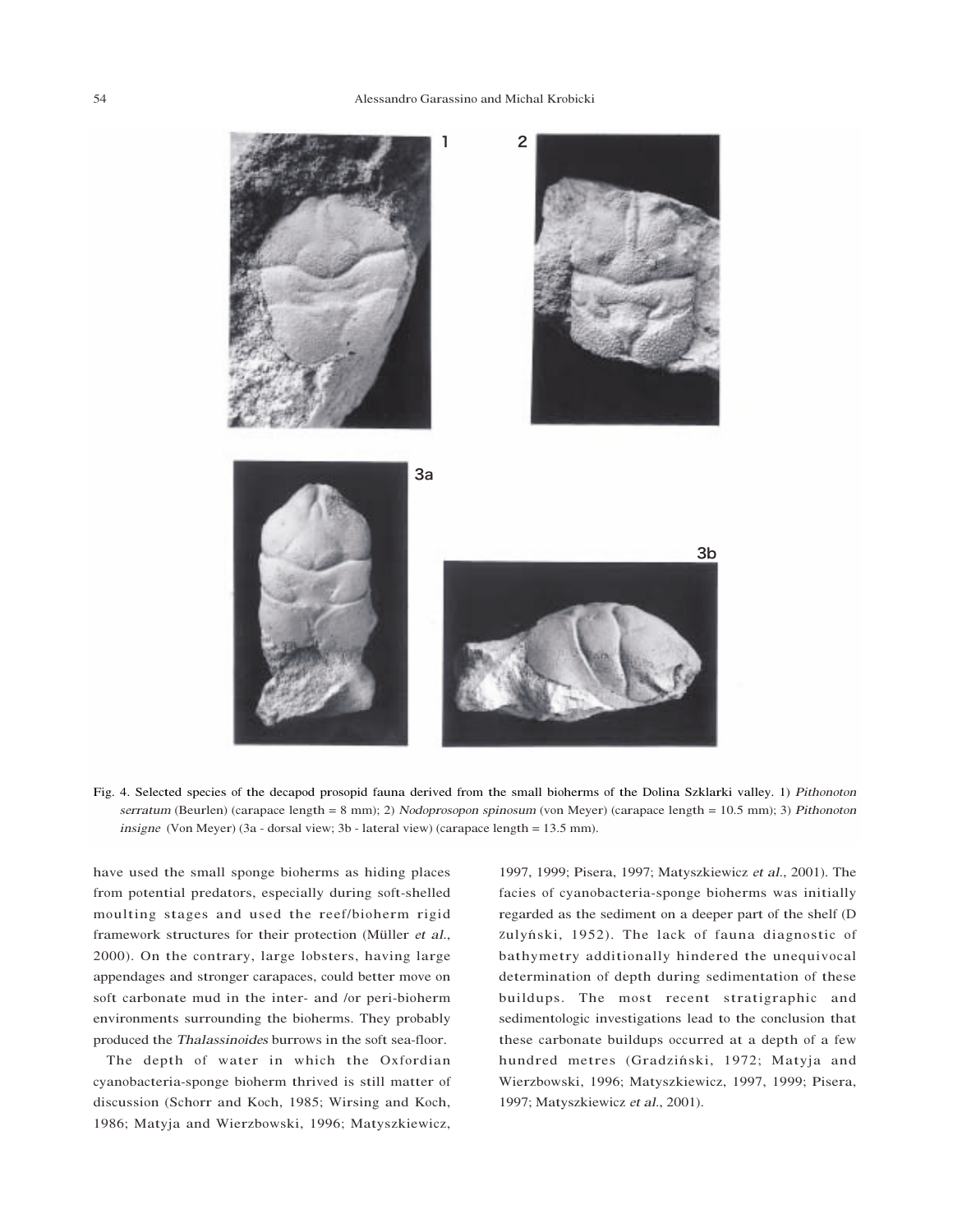## Preservation and material

The macruran decapod crustaceans of Kraków vicinity are preserved in platy limestone and exhibit threedimensional preservation. The hard consistency of the surrounding rock makes their preparation difficult.

The examined sample consists of six specimens: four belong to <sup>G</sup>lyphe<sup>a</sup> <sup>m</sup>uenster<sup>i</sup> (Voltz, 1835) and two belong to Galici<sup>a</sup> <sup>m</sup>ariana<sup>e</sup> n. gen., n. sp. (family Erymidae Van Straelen, 1924). The samples are deposited in the palaeontological collection of Department of Stratigraphy and Regional Geology of the University of Minig and Metallurgy in Kraków. Since G. <sup>m</sup>uenster<sup>i</sup> (Voltz, 1835), has already been the subject of several papers (Voltz, 1835, Glaessner, 1929, Cardinet, 1942, Martin, 1961, Förster and Matyja, 1986), this species will be not discussed taxonomically in this study.

### Systematic Palaeontology

Infraorder Astacidea Latreille, 1802 Family Erymidae Van Straelen, 1924 Genus Galici<sup>a</sup> n. gen. <sup>T</sup>yp<sup>e</sup> species: Galici<sup>a</sup> <sup>m</sup>ariana<sup>e</sup> n. sp. Etymology: The trivial name alludes to Galicia

Province, historical name of Southern Polish region.

<sup>D</sup>escription: As for the type species.

<sup>D</sup>iagnosis: Subcylindrical carapace; short rostrum without supra- and subrostral teeth; well developed cervical groove from which gastro-orbital groove arises; postcervical groove joins branchiocardiac groove lower on flank; hepatic groove well developed; well developed inferior groove arises from postcervical groove.

# Galici<sup>a</sup> <sup>m</sup>ariana<sup>e</sup> n. sp. (Figs. 5-8)

<sup>D</sup>iagnosis: As for the genus.

Etymology: The trivial name alludes to Marian Lowczowski, donor of the holotype.

<sup>T</sup>ypes: The holotype, (KSGR/AGH/K/4), a complete carapace (Fig. 7) from Rudno; and paratype, (KSGR/AGH/K/5), an incomplete specimen (Fig. 8) from the same locality, are deposited in the Department of Stratigraphy and Regional Geology of the Univerisity of Mining and Metallurgy in Kraków.

<sup>M</sup>easurements: KSGR/AGH/K/4:

- Cl (length of carapace) =  $4 \text{ cm}$
- R (length of rostrum) =  $4 \text{ mm}$



Fig. 5. <sup>G</sup>alici<sup>a</sup> <sup>m</sup>ariana<sup>e</sup> n. gen., n. sp., carapace with abbreviations. Cl) length of carapace; B) length of dorsal branchial region; Ca) length of anterior cardiac region; G) length of gastric region; R) length of rostrum; Ch) height of carapace; A) antennal region; G) gastric region; C) cardiac region; B) branchial region; a) branchiocardiac groove; c) postcervical groove; e1e) cervical groove; d) gastroorbital groove; b) antennal groove; b1) hepatic groove; i) inferior groove.



Fig. 6. <sup>G</sup>alici<sup>a</sup> <sup>m</sup>ariana<sup>e</sup> n. gen., n. sp., carapace reconstruction.

- Ch (height of carapace)  $= 2$  cm
- G (length of gastric region) =  $1.5 \text{ cm}$
- Ca (length of anterior cardiac region)  $=$  5 mm
- Cp (length of posterior cardiac region) = 2 mm
- B (length of dorsal branchial region) =  $6 \text{ mm}$

<sup>O</sup>ccurrence: Two specimens collected from Rudno, Oxfordian (Upper Jurassic).

<sup>D</sup>escription: Carapace subcylindrical in lateral view with ventral margin rising slightly in anterior third. Short triangular rostrum, without supra- and subrostral teeth. Cervical groove deep, curving slightly anteroventrally at rounded junction with antennal groove. Well developed branchiocardiac groove extends parallel to cervical groove, curving slightly anteroventrally at rounded junction with inferior groove. Short, reduced postcervical groove, displaced forward and joining branchiocardiac groove lower on flank. Gastro-orbital groove shallow and narrow, arises from medium part of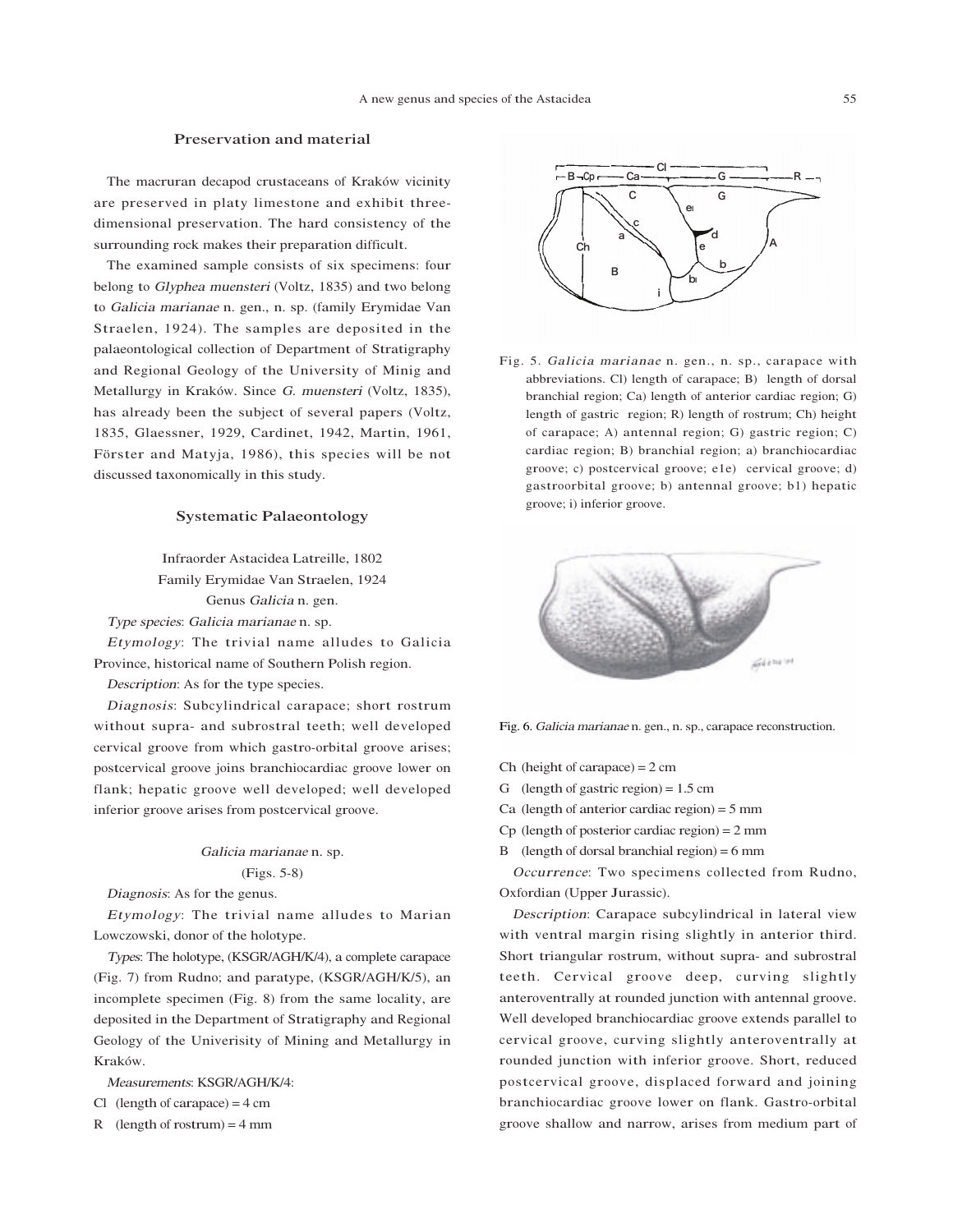cervical groove. Well developed hepatic groove, joining branchiocardiac groove to cervical groove. Carapace with dorsal suture. Gastric and branchial regions wide; cardiac region narrow. Dorsal midline of carapace without intercalated plate. Carapace surface with small tubercles. Abdomen incomplete. Only somites V and VI are preserved. Somite V subtriangular; somite VI subrectangular. Dorsal surface of somites with small tubercles. Telson subrectangular with rounded distal extremity. Uropods without ornamentation and incomplete. Cephalic, thoracic and abdominal appendages not preserved.

<sup>D</sup>iscussion: Many fossil families belong to infraorder Astacidea Latreille, 1802, known from Lower Triassic (Feldmann <sup>e</sup><sup>t</sup> <sup>a</sup>l., 2002): Astacidae Latreille, 1803, Cambaridae Erichson, 1846, Chilephoberidae Thudy and Babcock, 1997, Chimaerastacidae Amati <sup>e</sup><sup>t</sup> <sup>a</sup>l., in press, Cricoidoscelosidae Taylor <sup>e</sup><sup>t</sup> <sup>a</sup>l., 1999, Erymidae Van Straelen, 1925, Mecochiridae Van Straelen, 1925, Nephropidae Dana, 1852, Palaeopalaemonidae Brooks, 1962, Parastacidae Huxley, 1878, Platychelidae Glaessner, 1969, Pemphicidae Van Straelen, 1928, Protoastacidae Alberecht, 1983 and Glypheidae Zittel, 1885. At present, following the classification by Feldmann <sup>e</sup><sup>t</sup> <sup>a</sup>l. (2002), the infraorder Astacidea Latreille, 1802 includes three families (Mecochiridae, Pemphicidae and Glypheidae) ascribed to the infraorder Palinura Latreille, 1803 by Glaessner (1969). Among the families of the infraorder Astacidea only the family Erymidae exhibits some morphological characters, such as subcylindrical carapace with deep cervical groove, weak gastro-orbital groove, branchiocardiac and postcervical grooves almost parallel, short rostrum and flat abdomen with triangular somites. These traits are also observable also in Galici<sup>a</sup> and for this reason can be ascribed to this family.

The family Erymidae Van Straelen, 1924 is known from Lower Triassic to Upper Cretaceous and contains nine genera: <sup>C</sup>lytiell<sup>a</sup> Glaessner, 1931 from the Carnian (Upper Triassic) of Austria; <sup>C</sup>lytiopsi<sup>s</sup> Bill, 1914 from the Scythian (Lower Triassic) of Europe; <sup>E</sup>noploclyti<sup>a</sup> <sup>M</sup>cCoy, 1849 from the Carnian (Upper Triassic) to the Paleocene? and the Eocene? of Europe, Africa, Antarctic Penisula, Unites States, Canada, South America, Australia and Madagascar; <sup>E</sup><sup>r</sup>y<sup>m</sup><sup>a</sup> von Meyer, 1840 from the Sinemurian (Lower Jurassic) to the Cenomanian (Upper Cretaceous) of Europe, Africa, Iran, Madagascar, Lebanon, Antarctic Peninsula, Canada, United States and South America; <sup>O</sup>linaecari<sup>s</sup> Van Straelen, 1924 from the Bajocian (Middle Jurassic) of France; <sup>P</sup>alaeastacus Bell, 1850 from the Aalenian (Middle Jurassic) to the Cenomanian (Upper Cretaceous) of Europe, Antarctic Peninsula, United States, South America and Australia; <sup>P</sup>araclytiopsi<sup>s</sup> Oravec, 1962 from the Carnian (Upper Triassic) of Hungary; <sup>P</sup>hlyctisom<sup>a</sup> Bell, 1863 from the Sinemurian (Lower Jurassic) to the Campanian-Maastrichtian (Upper Cretaceous) of Europe, Madagascar



Fig. 7. <sup>G</sup>alici<sup>a</sup> <sup>m</sup>ariana<sup>e</sup> n. gen., n. sp., holotype, KSGR/AGH/K/4, (×2.5).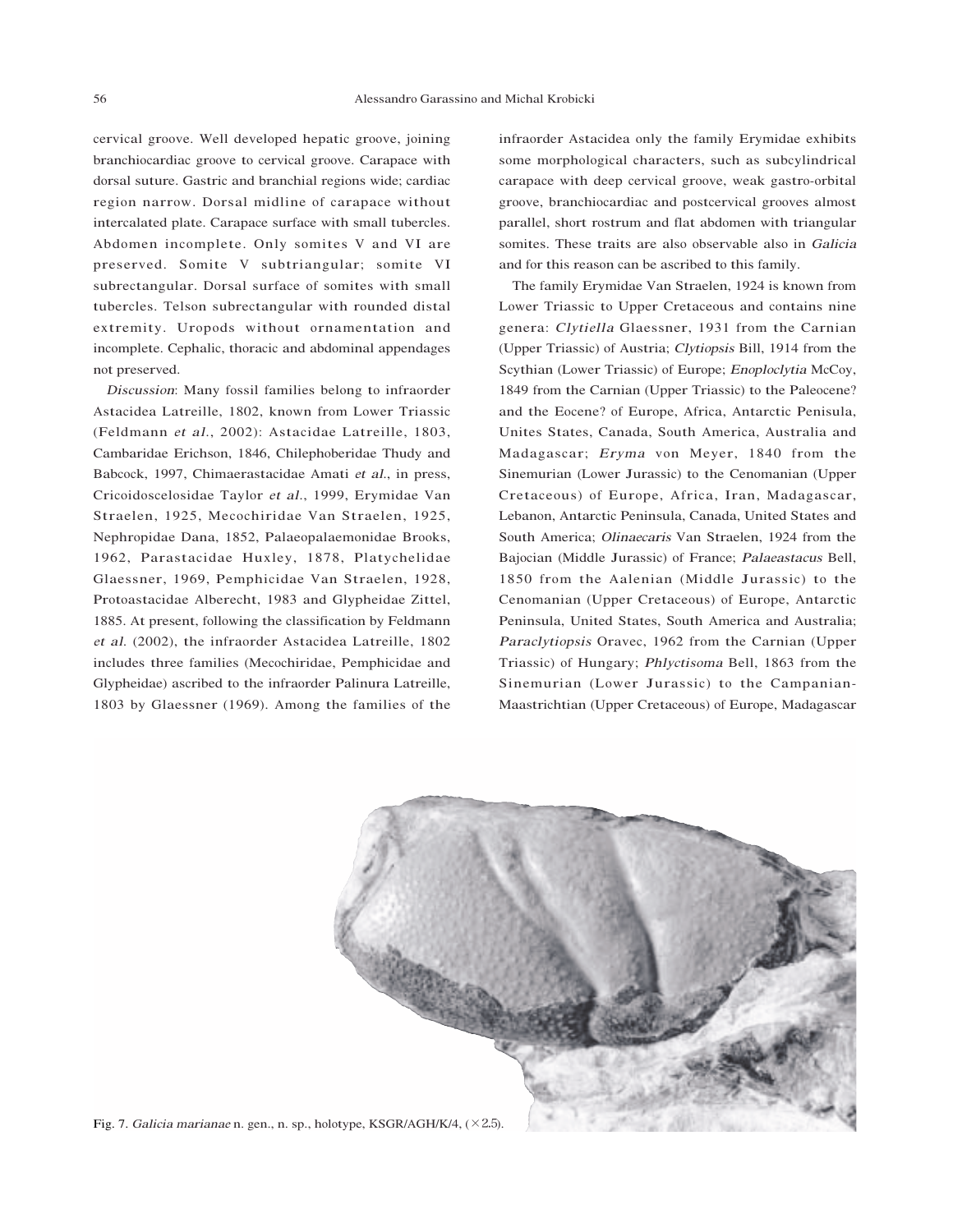

Fig. 8. <sup>G</sup>alici<sup>a</sup> <sup>m</sup>ariana<sup>e</sup> n. gen., n. sp., paratype, KSGR/AGH/K/5, (×1.5)

and Canada; <sup>P</sup>rotoclytiopsi<sup>s</sup> Birstein, 1958 from the Permotrias of Russia (Feldmann <sup>e</sup><sup>t</sup> <sup>a</sup>l., 2002; Garassino, 1996).

Among these species, only Eryma, Olinaecaris, <sup>P</sup>alaeastacus and <sup>P</sup>hlyctisom<sup>a</sup> dated to Jurassic, are comparable with the new genus. <sup>E</sup><sup>r</sup>y<sup>m</sup><sup>a</sup> and <sup>P</sup>hlyctisom<sup>a</sup> distinguish from Galici<sup>a</sup> for the different course of cervical and branchiocardiac grooves, running parallel without meet like as in the new genus. The bad state of preservation of <sup>P</sup>alaeastacus and <sup>O</sup>linaecari<sup>s</sup> do not allow a comparison with Galicia. On the basis of these considerations, we justify the institution of Galici<sup>a</sup> because the junction between postcervical and branchiocardiac grooves can be observed only in this genus, within the family Erymidae. In fact, in all the above mentioned genera, the postcervical and branchiocardiac grooves extend parallel one another and do not meet.

#### Acknowledgments

We would like to express our gratitude for palaeontological amateurs: Agata Jurkowska (Kraków), Marian Lowczowski (Kraków) and Piotr Kratochwil (Siemianowice Slas´kie) and professional palaeontologist Prof. Jerzy Malecki (Kraków) to have donated most of the fossil material for this study, suppling precise locality informations. At last, we wish to thank R. M. Feldmann, Geology Department, Kent State University (Ohio – USA) for his useful advice in the draft of manuscript, careful review and criticism of manuscript. This study has been financially supported by University of mining and Metallurgy (MK), grant N° 11.11.140.888. Photographic materials by L. Spezia, line drawings by F. Fogliazza.

### References

- Albrecht, H. (1983), Die Protoastacidae n.fam., fossile Vorfahren der Flußkrebse?. <sup>N</sup><sup>e</sup>ue<sup>s</sup> <sup>J</sup>ahrbu<sup>c</sup><sup>h</sup> <sup>f</sup>ü<sup>r</sup> Geologi<sup>e</sup>, und <sup>P</sup>aläontogi<sup>e</sup> <sup>M</sup>itteilungen, Stuttgart, 1983(1), 5-15.
- Amati, L., R. M. Feldmann, and J. P. Zonneveld (in press), A new family of Triassic lobsters (Decapoda: Astacidea) from British Columbia and cladistic analysis of the infraoders Astacidea and Palinura. Journal of Paleontology.
- Barczyk, W. (1961), Le Jurassique de Sulejów. <sup>A</sup>cta <sup>G</sup>eologic<sup>a</sup> <sup>P</sup>olonica, 11, 3-102.
- Bell, Th. (1850), Notes on the Crustacea of the Chalk Formation. <sup>I</sup><sup>n</sup> F. Dixon, <sup>T</sup>h<sup>e</sup> <sup>G</sup>eolog<sup>y</sup> <sup>a</sup>nd fossils of <sup>t</sup>h<sup>e</sup> <sup>T</sup>ertiar<sup>y</sup> <sup>a</sup>nd Cretaceous <sup>F</sup>ormations of Sussex. London.
- Bell, Th. (1863), A monograph of the fossil malacostracous Crustacea of Great Britain. Part II. Crustacea of the Gault and Greensand. <sup>P</sup>alaeontologica<sup>l</sup> <sup>S</sup>ociety, 14, 1- 40.
- Bill, Ph. C. (1914), Ueber Crustaceen aus dem Voltziensandstein des Elsasses. Besondere<sup>r</sup> Abd<sup>r</sup>u<sup>c</sup>k <sup>a</sup>us de<sup>n</sup> Mitteilunge<sup>n</sup> de<sup>r</sup> Geologische<sup>n</sup> Landesanstal<sup>t</sup> <sup>v</sup>o<sup>n</sup> Elsaß-Lothringen, 8, 289-338.
- Birsthein, J. A. (1958), Ein Vertreter der ältesten Ordo der Crustacea Decapoda <sup>P</sup>rotoclitiopsis <sup>a</sup>ntiqu<sup>a</sup> gen. nov. sp. nov. aus dem Permo West-Sibiriens. <sup>D</sup>oklad<sup>y</sup> <sup>A</sup>kademi<sup>e</sup> <sup>N</sup><sup>a</sup>u<sup>k</sup> SSSR, 122, 477-480.
- Bromley, R. G. (1990), Trace fossils: <sup>B</sup>iolog<sup>y</sup> <sup>a</sup>nd Taphono<sup>m</sup>y. Unwin Hyman, London.
- Bromley, R. G. and U. Asgaard (1972), The burrows and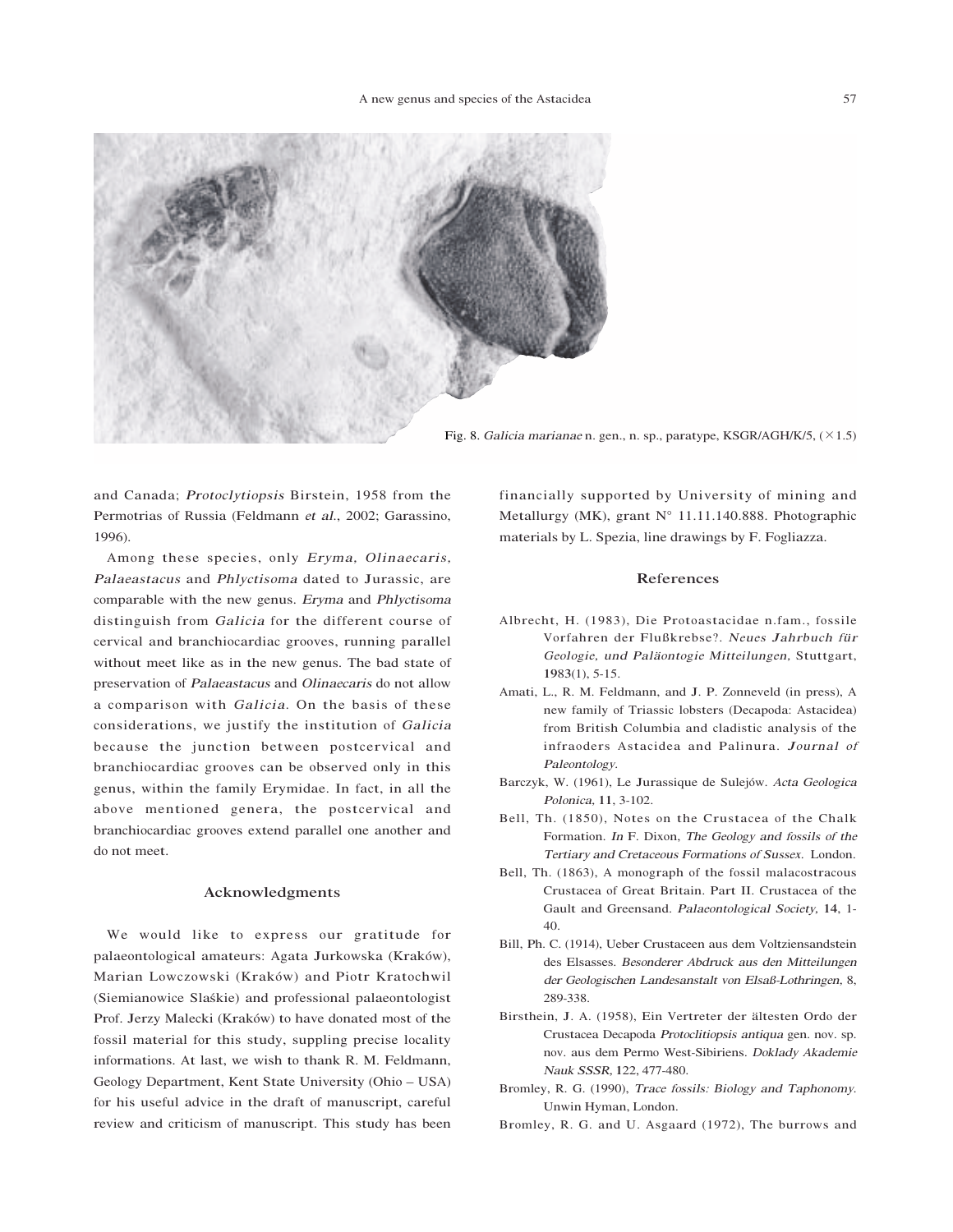microcoprolites of Glyphe<sup>a</sup> <sup>r</sup>osenkrantzi, a lower Jurassic palinuran crustacean from Jameson Land, East Greenland. Geological Su<sup>r</sup>vey of Greenland <sup>R</sup>eport, 49, 15-21.

- Brooks, H. K. (1962), The Paleozoic Eumalacostraca of North America. <sup>B</sup>ulletin of <sup>A</sup>merica<sup>n</sup> <sup>P</sup>aleontology, 44, 163- 338.
- Cardinet, J. (1942), Note sur des restes de Crustacés fossiles du Jurassique supérieur de Jauze (Sarthe). <sup>B</sup>ulletin <sup>d</sup><sup>e</sup> <sup>l</sup><sup>a</sup> <sup>S</sup>ociét<sup>é</sup> Linnéenn<sup>e</sup> <sup>d</sup><sup>e</sup> <sup>N</sup>ormandi<sup>e</sup>, Sér. 9, 2, 151-152.
- Collins, J. S. H. and A. Wierzbowski (1985), Crabs from the Oxfordian sponge megafacies of Poland. <sup>A</sup>cta <sup>G</sup>eologic<sup>a</sup> <sup>P</sup>olonica, 35, 73-88.
- Dana, J. D. (1852), Crustacea. <sup>U</sup>nite<sup>s</sup> <sup>S</sup>tate<sup>s</sup> explorin<sup>g</sup> expeditio<sup>n</sup> during <sup>t</sup>h<sup>e</sup> year<sup>s</sup> 1838, 1839, 1840, 1841, <sup>1842</sup> unde<sup>r</sup> <sup>t</sup>h<sup>e</sup> command of <sup>C</sup>harle<sup>s</sup> <sup>W</sup>ilkes, <sup>U</sup>.S.N., 13, 1-1620.
- Dworschak, P. C. and S. A. Rodrigues (1997), A modern analogue for the trace fossil <sup>G</sup>y<sup>r</sup>olithes: burrows of the thalassinidean shrimp Axianass<sup>a</sup> <sup>a</sup>ustralis. Lethai<sup>a</sup>, 30, 41-52.
- Dżulyński, S. (1952), The origin of the Upper Jurassic limestones in the Cracow area. <sup>R</sup>oczni<sup>k</sup> <sup>P</sup>olskieg<sup>o</sup> <sup>T</sup>owarzystw<sup>a</sup> <sup>G</sup>eologi<sup>c</sup>zneg<sup>o</sup>, 21, 125-180 (In Polish, English summary).
- Erichson, W. F. (1846), Uebersicht der Arten der Gattung <sup>A</sup>stacus. <sup>A</sup>rchiv <sup>f</sup>ü<sup>r</sup> <sup>N</sup>atu<sup>r</sup>geschichte, 12(1), 86-103.
- Feldmann, R. M., G. Crisp, and D. Pirrie (2002), A new species of glypheoid lobster Pseudoglyphe<sup>a</sup> foerster<sup>i</sup> (Decapoda: Astacidea: Mecochiridae) from the Lower Jurassic (Pliensbachian) of Raasay, Inner Hebrides, UK. <sup>P</sup>alaeontology, 45(1), 23-32.
- Förster, R. and B. A. Matyja (1986), Glypheoid lobsters, Glyphea (Glyphea) muensteri (Voltz), from the Oxfordian deposists of the Central Polish Uplands. <sup>A</sup>cta <sup>G</sup>eologic<sup>a</sup> <sup>P</sup>olonica, 36(4), 317-324.
- Förster, R., A. Gaždzicki, and R. Wrona (1987), Homolodromiid crabs from the Cape Mellville Formation (Lower Miocene) of King George Island, West Antarctica. <sup>P</sup>alaeontologi<sup>a</sup> <sup>P</sup>olonica, 49, 147-161.
- Frey, R. W., A. Curry, and S. G. Pemberton (1984), Tracemaking activities of crabs and their environmental significance: the ichnogenus Psilonichnus. <sup>J</sup><sup>o</sup>urna<sup>l</sup> of <sup>P</sup>aleontology, 58, 333-350.
- Gaillard, C. (1983), Les biohermes àspongiaires et leur environment dans l'Oxfordien du Jura meridional. <sup>D</sup>ocumentatio<sup>n</sup> <sup>d</sup><sup>e</sup> <sup>L</sup>aboratoir<sup>e</sup> <sup>d</sup><sup>e</sup> <sup>G</sup>éologi<sup>e</sup> <sup>d</sup><sup>e</sup> <sup>L</sup>yo<sup>n</sup>, 90, 1-515.
- Garassino, A. (1996), The family Erymidae Van Straelen, 1924 and the superfamily Glypheoidea Zittel, 1885 in the Sinemurian of Osteno in Lombardy (Crustacea, Decapoda). <sup>A</sup>tt<sup>i</sup> <sup>S</sup>ocietà <sup>i</sup>talian<sup>a</sup> di <sup>S</sup>cienz<sup>e</sup> <sup>n</sup>aturali <sup>e</sup> <sup>M</sup>useo <sup>c</sup>ivico di <sup>S</sup>tori<sup>a</sup> <sup>N</sup>atural<sup>e</sup> di <sup>M</sup>ilano, 135(2), 333- 373.
- Glaessner, M. F. (1929), Crustacea decapoda. <sup>F</sup>ossilium Catalogus, 41, 1-464.
- Glaessner, M. F. (1931), Eine Crustaceefauna aus dem Lunzer Schichten Niederösterreichs. <sup>A</sup>bhandlunge<sup>n</sup> <sup>d</sup>e<sup>r</sup> <sup>G</sup>eologische<sup>n</sup> <sup>B</sup>undesanstalt, 81, 467-486.
- Glaessner, M. F. (1969), Crustacea Decapoda. <sup>I</sup><sup>n</sup> R. C., Moore (ed.), Treatis<sup>e</sup> <sup>o</sup><sup>n</sup> <sup>I</sup>nvertebrat<sup>e</sup> <sup>P</sup>aleontology. <sup>A</sup>rthropod<sup>a</sup> 4, R399-R533, R626. Geological Society of America and University of Kansas Press, Lawrence.
- Gradziński, R. (1972), Przewodnik geologiczny po okolicach Krakowa. <sup>W</sup>ydawnictw<sup>a</sup> <sup>G</sup>eologi<sup>c</sup>zne. (In Polish only).
- Hasiotis, S. T. and C. E. Mitchell (1989), Lungfish burrows in the Upper Triassic Chinle and Dolores formations, Colorado Plateau – discussion: new evidence suggests origin by a burrowing decapod crustacean. <sup>J</sup><sup>o</sup>urna<sup>l</sup> of <sup>S</sup>edimentar<sup>y</sup> <sup>P</sup>etrology, 59, 871-875.
- Hoffmann, M. and A. Uchman (1992), Trace fossils in the Oxfordian platy limestones in the vicinity of Cracow. (In Polish, English summary). <sup>P</sup><sup>r</sup>z<sup>e</sup>gla<sup>d</sup> <sup>G</sup>eologi<sup>c</sup>z<sup>n</sup>y, 11, 651-656.
- Huxley, T. H. (1879), On the classification and the distribution of the crayfishes. <sup>P</sup>roceeding<sup>s</sup> of <sup>Z</sup>oologica<sup>l</sup> <sup>S</sup>ociet<sup>y</sup> of <sup>L</sup>ondon, 1878, 752-788.
- Krobicki, M. (1994), Decapod Crustacea in the Oxfordian limestones in the vicinity of Cracow. In: 3th International Meeting of IGCP N°43, Excursion Guidebook, 52.
- Krobicki, M. and P. Müller (1998a), Jurassic primitive crabs (Prosopidae) – their palaeoecology and biogeography. <sup>I</sup><sup>n</sup> 4t<sup>h</sup> International Crustacea<sup>n</sup> Congress, Proceeding<sup>s</sup> <sup>a</sup>nd <sup>A</sup>bstracts, <sup>A</sup>msterdam, 76-77.
- Krobicki, M. and P. Müller (1998b), Palaeoecology and biogeography of Jurassic primitive crabs (Brachyura, Prosopidae). In  $5<sup>th</sup> International Symposium on the$ Jurassi<sup>c</sup> System, Abstract<sup>s</sup> <sup>a</sup>nd Program, Vancouver, 50-51.
- Latreille, P. A. (1802-1803), <sup>H</sup>istoir<sup>e</sup> <sup>n</sup>aturell<sup>e</sup> <sup>g</sup>éneral<sup>e</sup> <sup>e</sup><sup>t</sup> <sup>p</sup>articuliére, <sup>d</sup>e<sup>s</sup> <sup>c</sup>rustacé<sup>s</sup> <sup>e</sup><sup>t</sup> <sup>d</sup>e<sup>s</sup> insectes. F. Dufart (Paris), 3, 1-468.
- Leinfelder, R. R., M. Laternser, R. Nose, M. Schmid, D. U. Schweigert, G. Werner, W. Keupp, H. Brugger, H. Hermann, R. Rehfeld-Kiefer, U. Schroeder, J. H. Reinhol, C. Koch, R. Zeiss, A. Schweizer, V. Christmann, H. Menges, and G. Luterbacher (1994), The origin of Jurassic reefs: current research developments and results. <sup>F</sup>acies, 31, 1-56.
- Martin, G. (1961), Les Crustacés décapodes du terrain à chailles du Jura franc-comtois. <sup>A</sup>nnale<sup>s</sup> <sup>S</sup>cientifiqu<sup>e</sup> <sup>d</sup><sup>e</sup> <sup>l</sup><sup>a</sup> <sup>U</sup>niversit<sup>é</sup> <sup>d</sup><sup>e</sup> <sup>B</sup>esanço<sup>n</sup>, <sup>S</sup>é<sup>r</sup>. <sup>2</sup> (Géol.), 14, 43-71.
- Matyja, B. A. and A. Wierzbowski (1995), Biogeographic differentiation of the Oxfordian and early Kimmeridgian ammonite faunas of Europe, and its stratigraphic consequences. <sup>A</sup>cta <sup>G</sup>eologic<sup>a</sup> <sup>P</sup>olonica, 45, 1-8.
- Matyja, B. A. and A. Wierzbowski (1996), Sea-bottom relief and bathymetry of Late Jurassic sponge megafacies in Central Poland. <sup>I</sup><sup>n</sup> A. C. Riccardi (ed.), <sup>A</sup>dvance<sup>s</sup> in Jurassi<sup>c</sup> Research. GeoResearch Forum, 1-2, 333-340.